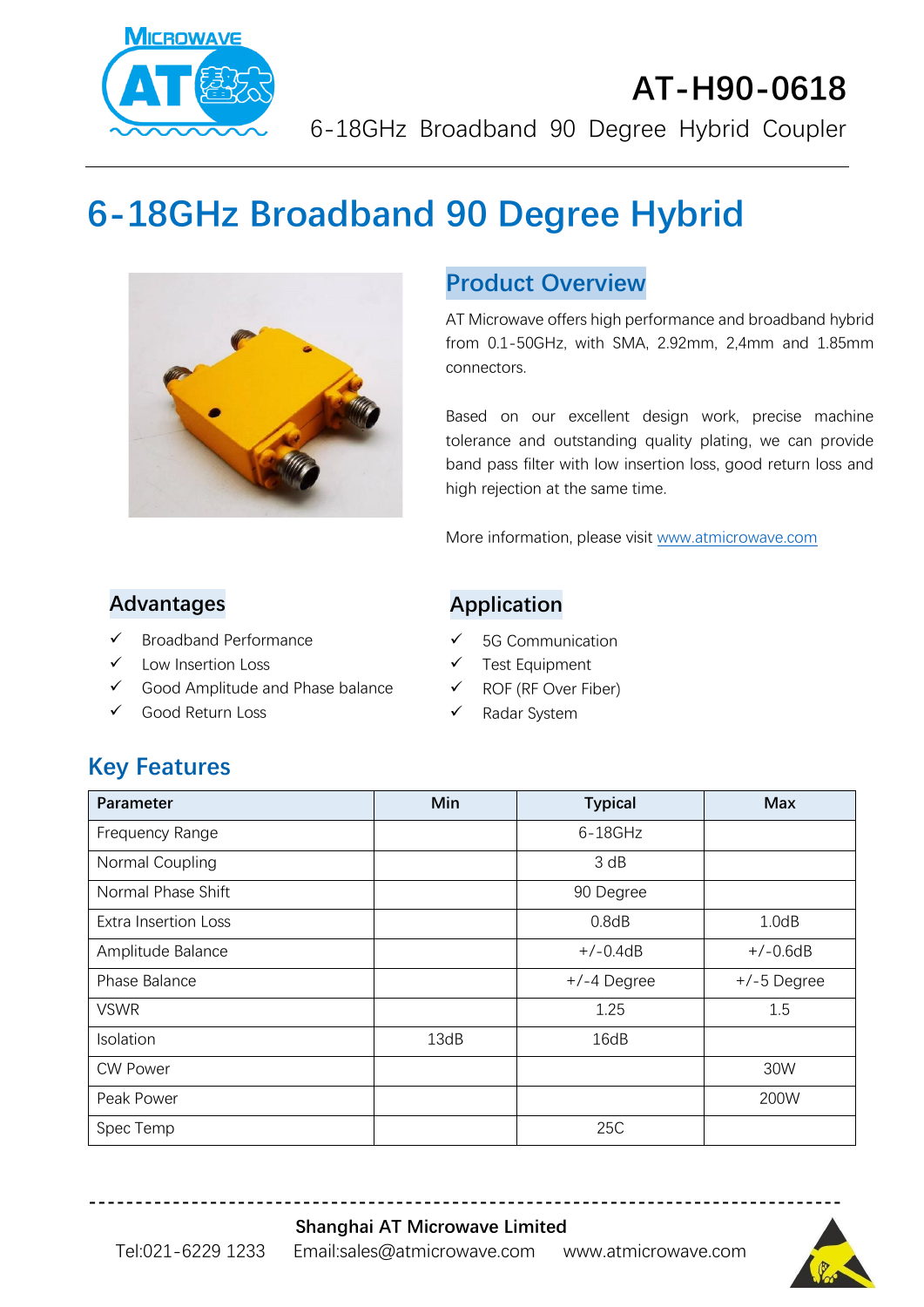

6-18GHz Broadband 90 Degree Hybrid Coupler

#### **Mechanical Information**

| <b>Item</b>   | <b>Description</b> |  |
|---------------|--------------------|--|
| Input Port    | <b>SMA Female</b>  |  |
| Output Port   | <b>SMA Female</b>  |  |
| Case Material | Aluminum           |  |
| Finish        | Painted            |  |
| Weight        | 80 <sub>q</sub>    |  |
| Size:         | See outline        |  |

## **Absolute Maximum Ratings Table**

| Parameter                    | Value            |
|------------------------------|------------------|
| RF Input Power CW            | 30W              |
| <b>Operating Temperature</b> | $-40$ to $+85C$  |
| Storage Temperature          | $-65$ to $+125C$ |

## **Notes:**

- 1. Datasheet may be changed according to update of MMIC, Raw materials , process, and so on.
- 2. This data is only for reference, not for guaranteed specifications.
- 3. Please contact AT Microwave team to make sure you have the most current data.

# **Dimension:** (unit in mm)